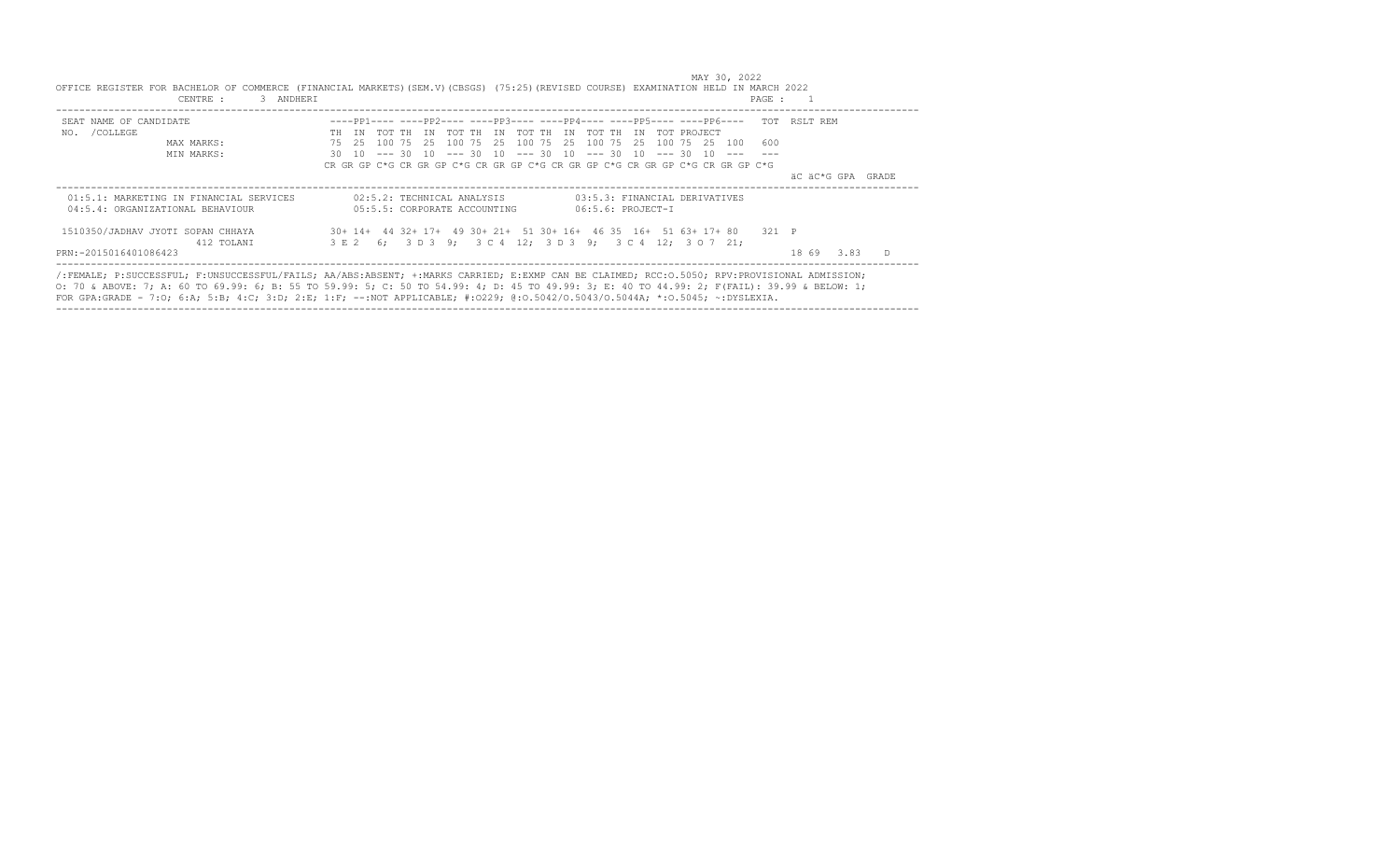| OFFICE REGISTER FOR BACHELOR OF COMMERCE (FINANCIAL MARKETS)(SEM.V)(CBSGS) (75:25)(REVISED COURSE) EXAMINATION HELD IN MARCH 2022                                                                                                                                                          | 7 VASAI<br>CENTRE :                                                                |                                                                               |  |  |  |                                                                                  |  |                                                       |  |  |               | PAGE : 2                                                                             |  |                   |              |
|--------------------------------------------------------------------------------------------------------------------------------------------------------------------------------------------------------------------------------------------------------------------------------------------|------------------------------------------------------------------------------------|-------------------------------------------------------------------------------|--|--|--|----------------------------------------------------------------------------------|--|-------------------------------------------------------|--|--|---------------|--------------------------------------------------------------------------------------|--|-------------------|--------------|
| SEAT NAME OF CANDIDATE                                                                                                                                                                                                                                                                     |                                                                                    |                                                                               |  |  |  |                                                                                  |  |                                                       |  |  |               | ----PP1---- ----PP2---- ----PP3---- ----PP4---- ----PP5---- ----PP6---- TOT RSLT REM |  |                   |              |
| NO. / COLLEGE                                                                                                                                                                                                                                                                              |                                                                                    |                                                                               |  |  |  | TH IN TOT TH IN TOT TH IN TOT TH IN TOT TH IN TOT PROJECT                        |  |                                                       |  |  |               |                                                                                      |  |                   |              |
|                                                                                                                                                                                                                                                                                            | MAX MARKS:                                                                         |                                                                               |  |  |  | 75 25 100 75 25 100 75 25 100 75 25 100 75 25                                    |  |                                                       |  |  | 100 75 25 100 | 600                                                                                  |  |                   |              |
|                                                                                                                                                                                                                                                                                            | MIN MARKS:                                                                         |                                                                               |  |  |  | $30$ $10$ $-- 30$ $10$ $-- 30$ $10$ $-- 30$ $10$ $-- 30$ $10$ $-- 30$ $10$ $---$ |  |                                                       |  |  |               |                                                                                      |  |                   |              |
|                                                                                                                                                                                                                                                                                            |                                                                                    | CR GR GP C*G CR GR GP C*G CR GR GP C*G CR GR GP C*G CR GR GP C*G CR GR GP C*G |  |  |  |                                                                                  |  |                                                       |  |  |               |                                                                                      |  |                   |              |
|                                                                                                                                                                                                                                                                                            |                                                                                    |                                                                               |  |  |  |                                                                                  |  |                                                       |  |  |               |                                                                                      |  | äC äC*G GPA GRADE |              |
| 01:5.1: MARKETING IN FINANCIAL SERVICES<br>04:5.4: ORGANIZATIONAL BEHAVIOUR                                                                                                                                                                                                                |                                                                                    |                                                                               |  |  |  | 02:5.2: TECHNICAL ANALYSIS<br>05:5.5: CORPORATE ACCOUNTING                       |  | 03:5.3: FINANCIAL DERIVATIVES<br>$06:5.6$ : PROJECT-I |  |  |               |                                                                                      |  |                   |              |
| 1510351 HEGDE AKSHIT SATISH SHARMILA                                                                                                                                                                                                                                                       | 38+ 21+ 59 30+ 22+ 52 30+ 23+ 53 37+ 21+ 58 47 20+ 67 70+ 25+ 95                   |                                                                               |  |  |  |                                                                                  |  |                                                       |  |  |               | 384 P                                                                                |  |                   |              |
|                                                                                                                                                                                                                                                                                            | 893 PRAGAT SAMAJIK- VA 3 B 5 15; 3 C 4 12; 3 C 4 12; 3 B 5 15; 3 A 6 18; 3 O 7 21; |                                                                               |  |  |  |                                                                                  |  |                                                       |  |  |               |                                                                                      |  |                   |              |
| PRN: -2015016400556302                                                                                                                                                                                                                                                                     |                                                                                    |                                                                               |  |  |  |                                                                                  |  |                                                       |  |  |               |                                                                                      |  | 18 93 5.17        | <sub>B</sub> |
| 1510352/TIMOTHY STELLA EDMOND ELIZABETH 57 24+ 81 51 22+ 73 50 22+ 72 35 20+ 55 39 20+ 59 65+ 25+ 90                                                                                                                                                                                       |                                                                                    |                                                                               |  |  |  |                                                                                  |  |                                                       |  |  |               | 430 P                                                                                |  |                   |              |
|                                                                                                                                                                                                                                                                                            | 893 PRAGAT SAMAJIK-VA 3 0 7 21; 3 0 7 21; 3 0 7 21; 3 B 5 15; 3 B 5 15; 3 0 7 21;  |                                                                               |  |  |  |                                                                                  |  |                                                       |  |  |               |                                                                                      |  |                   |              |
| PRN: - 2015016400559142                                                                                                                                                                                                                                                                    |                                                                                    |                                                                               |  |  |  |                                                                                  |  |                                                       |  |  |               |                                                                                      |  | 18 114 6.33       | A            |
| /:FEMALE; P:SUCCESSFUL; F:UNSUCCESSFUL/FAILS; AA/ABS:ABSENT; +:MARKS CARRIED; E:EXMP CAN BE CLAIMED; RCC:0.5050; RPV:PROVISIONAL ADMISSION;<br>0. 70 & AROVE, 7, A, 60 TO 69 99, 6, B, 55 TO 59 99, 5, C, 50 TO 54 99, 4, D, 45 TO 49 99, 3, E, 40 TO 44 99, 2, F(FATI), 39 99 & REIOW, 1, |                                                                                    |                                                                               |  |  |  |                                                                                  |  |                                                       |  |  |               |                                                                                      |  |                   |              |

MAY 30, 2022

0: 70 & ABOVE: 7; A: 60 TO 69.99: 6; B: 55 TO 59.99: 5; C: 50 TO 54.99: 4; D: 45 TO 49.99: 3; E: 40 TO 44.99: 2; F(FAIL): 39.99 & BELOW: 1;<br>FOR GPA:GRADE - 7:0; 6:A; 5:B; 4:C; 3:D; 2:E; 1:F; --:NOT APPLICABLE; #:O229; @:O.

----------------------------------------------------------------------------------------------------------------------------------------------------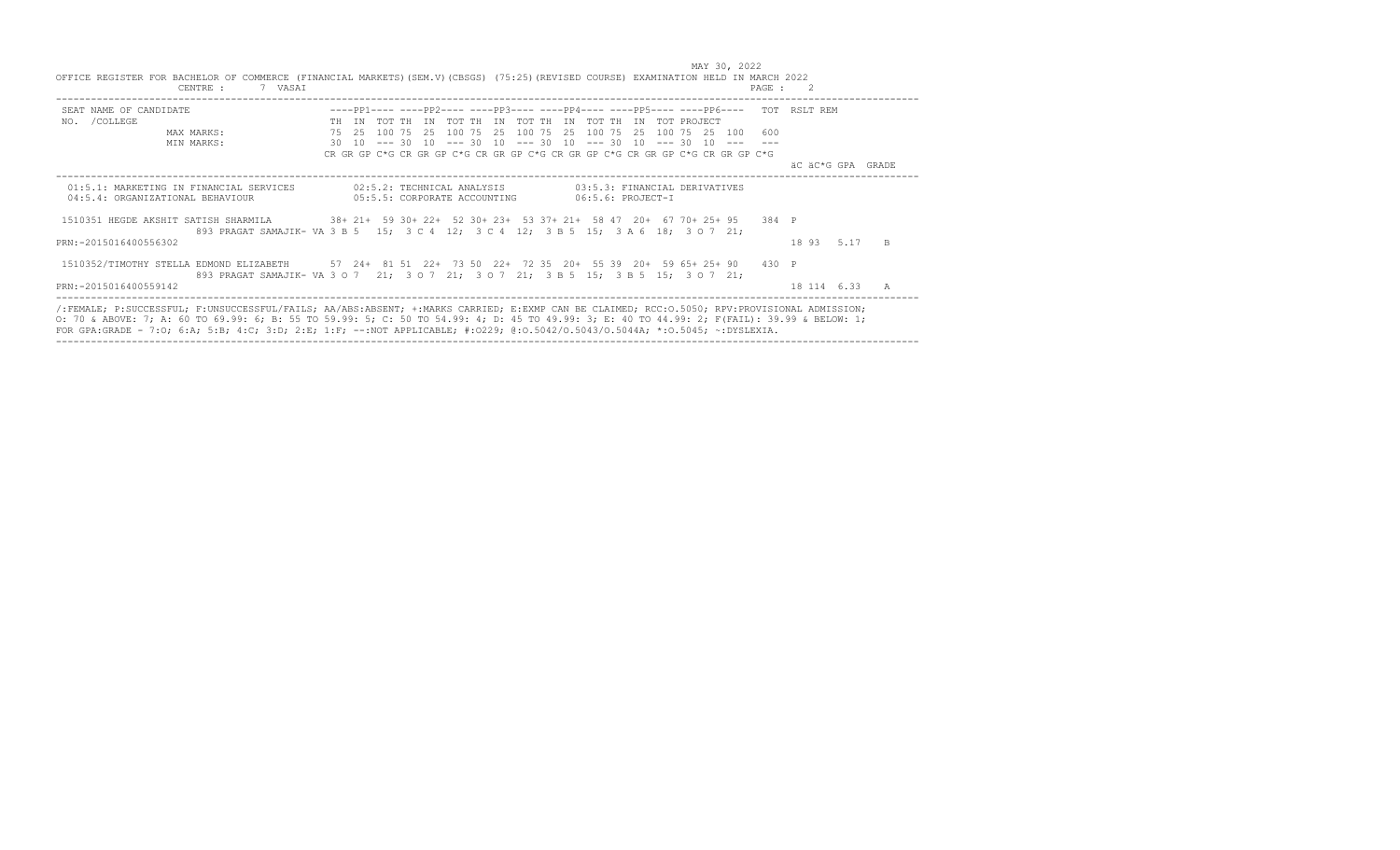| SEAT NAME OF CANDIDATE                                                      | ----pp1---- ----pp2---- ----pp3---- ----pp4---- ----pp5---- ----pp6---- TOT RSLT REM                                                           |                   |
|-----------------------------------------------------------------------------|------------------------------------------------------------------------------------------------------------------------------------------------|-------------------|
| NO. / COLLEGE                                                               | TH IN TOT TH IN TOT TH IN TOT TH IN TOT TH IN<br>TOT PROJECT                                                                                   |                   |
| MAX MARKS:                                                                  | 75   25   100   75   25   100   75   25   100   75   25   100   75   25<br>100 75 25<br>600<br>100                                             |                   |
| MIN MARKS:                                                                  | $30$ 10 --- 30 10 --- 30 10 --- 30 10 --- 30 10 --- 30 10 ---<br>CR GR GP C*G CR GR GP C*G CR GR GP C*G CR GR GP C*G CR GR GP C*G CR GR GP C*G |                   |
|                                                                             |                                                                                                                                                | äC äC*G GPA GRADE |
| 01:5.1: MARKETING IN FINANCIAL SERVICES<br>04:5.4: ORGANIZATIONAL BEHAVIOUR | 02:5.2: TECHNICAL ANALYSIS<br>03:5.3: FINANCIAL DERIVATIVES<br>05:5.5: CORPORATE ACCOUNTING<br>$06:5.6: PROJECT-T$                             |                   |
| 1510353 JAIN PIYUSH DEEPAK KUMAR SAVITRI<br>640 V.S.I.T.-WADALA             | 42+ 18+ 60 47+ 17+ 64 40+ 18+ 58 51+ 18+ 69 31 22+ 53 60 19 79<br>3 A 6 18: 3 A 6 18: 3 B 5 15: 3 A 6 18: 3 C 4 12: 3 O 7 21:                  | 383 P             |
| PRN: -2015016401013587                                                      |                                                                                                                                                | 18 102 5.67<br>B. |

----------------------------------------------------------------------------------------------------------------------------------------------------

MAY 30, 2022